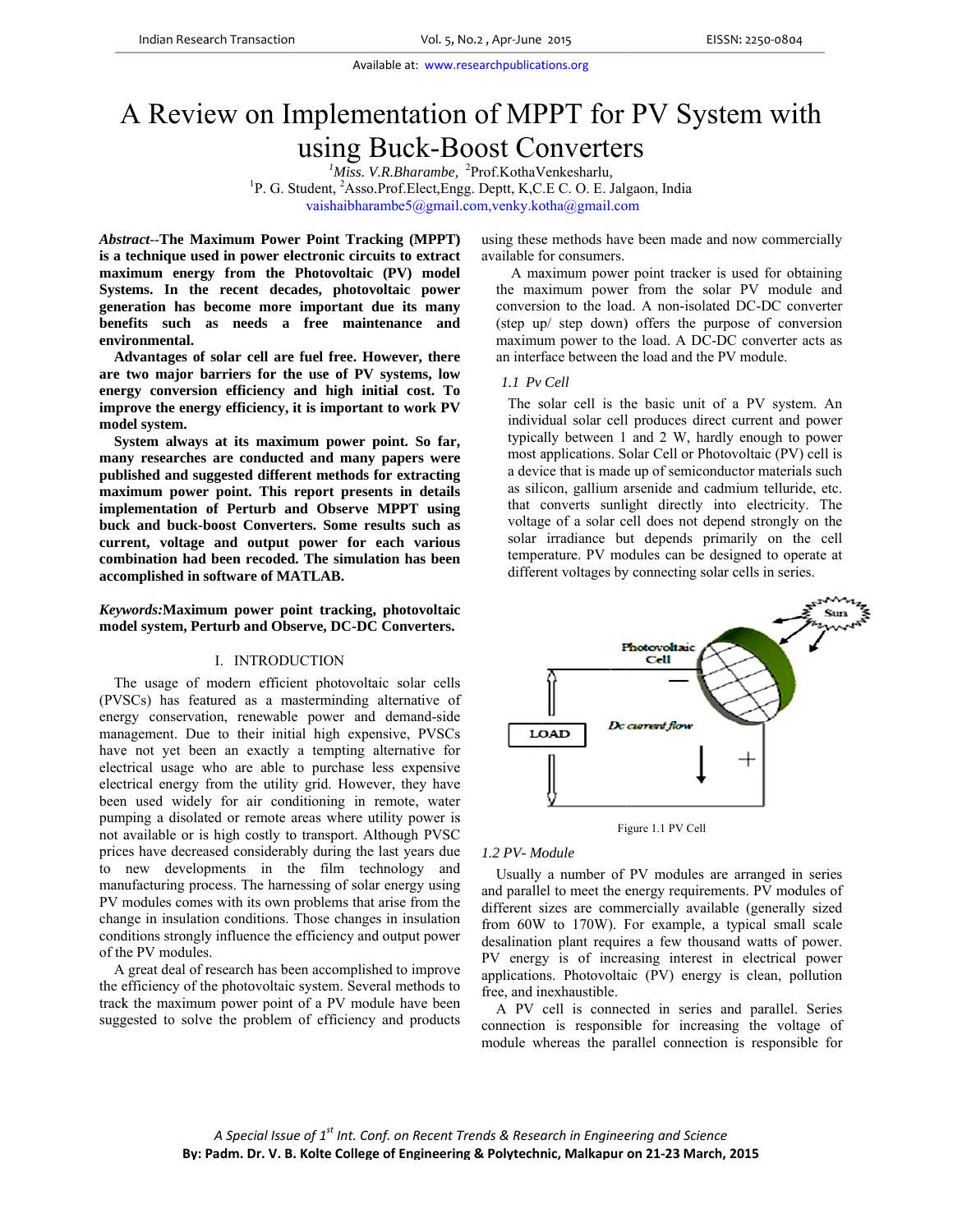increasing the current. Solar cell can be modeled by a current source and an inverted diode connected in parallel to it. It has its own series and parallel resistance. Series resistance is due to hindrance in the path of flow of electrons from n to p junction and parallel resistance is due to the leakage current. Photovoltaic (PV) energy is clean, pollution free, and inexhaustible. It is important to operate PV energy conversion systems near the maximum power point to increase the output efficiency of PV arrays. The output power of PV arrays is always changing with solar irradiation and atmospheric temperature



Figure 1.2Single diode model of solar cell  $I_c$ 

A simple electrical equivalent one-diode model, as illustrated in Fig. 2, expresses a solar cell, which is modelled as a photocurrent source Iph, one diode, and a series resistance RS, representing the PV cell resistance. Thus, equations to describe the relationship between the current and voltage of a PV cell,

 $I_{pv=Iph}$ - $I_{sat}$  [ $q(Vpv+IpvRs)$ ]  $(AKT-1)$ 

Where.  $I_c$  = cell output current  $V_c$  = cell output voltage  $I_{ph}$  = light generated current  $I_0$  = reverse saturation current  $R_s$  = series resistance of the cell I = IPh-ISeexp q (V + Irs) / k TCA -1 - (V + Irs) / Rsh

# 1.3 Maximam power point tracking

Maximum Power Point Tracking, frequently referred to as MPPT, is an electronic system that operates the Photovoltaic (PV) modules in a manner that allows the modules to produce all the power they are capable of. MPPT is not a mechanical tracking system that "physically moves" the modules to make them point more directly at the sun. MPPT is a fully electronic system that varies the electrical operating point of the modules so that the modules are able to deliver maximum available power. Additional power harvested from the modules is then made available as increased battery charge current. MPPT can be used in conjunction with a mechanical tracking system, but the two systems are completely different





Solar panel is used as energy source. DC-DC Converter is used for transferring maximum power from the solar PV module to the load. MPPT Controller track maximum power

## II. LITERATURE SURVEY

The Maximum Power Point Tracking (MPPT) is a technique used in power electronic circuits to extractmaximum energy from the Photovoltaic (PV) Systems. In the recent decades, photovoltaic power generation has become more important due its many benefits such as needs a few maintenance and environmental.

Advantage arefuel free. However, there are two major barriers for the use of PV systems, low energy conversion efficiency and high initial cost. To improve the energy efficiency, it is important to work PVsystem always at its maximum power point. So far, many researches are conducted and many papers werepublished and suggested different methods for extracting maximum power point. This paper presents indetails implementation of Perturb and Observe MPPT using buck and buck-boost Converters. Some results such as current, voltage and output power for each various combination have been recorded. The simulation has been accomplished in software of MATLAB Mathworks.[1] The amount of power generated from aphotovoltaic (PV) system mainly depends on the followingfactors, such as temperatures and solar irradiances. According to the high cost and low efficiency of a PV system, it shouldbe operated at the maximum power point (MPP) which changes with solar irradiances or load variations. This paper presents animproved maximum power point tracking (MPPT) algorithm of aPV system under real climatic conditions. The proposed MPPT is based on the perturbation and observation (P&O) strategyand the variable step method that control the load voltage toensure optimal operating points of a PV system. The proposedMPPT algorithm has been implemented by a dSPACEDSPcontroller. The experimental results show that the PV powersystem, using the proposed MPPT algorithm, is able to accuratelytrack maximum power points (with minimum steady-state poweroscillations) under rapid irradiance variations.[2]

Energy, especially alternative source of energy is vital for the development of a country. In future, the world anticipates to develop more of its solar resource potential as an alternative energy source to overcome the persistent shortages and unreliability of power supply. In order to maximize the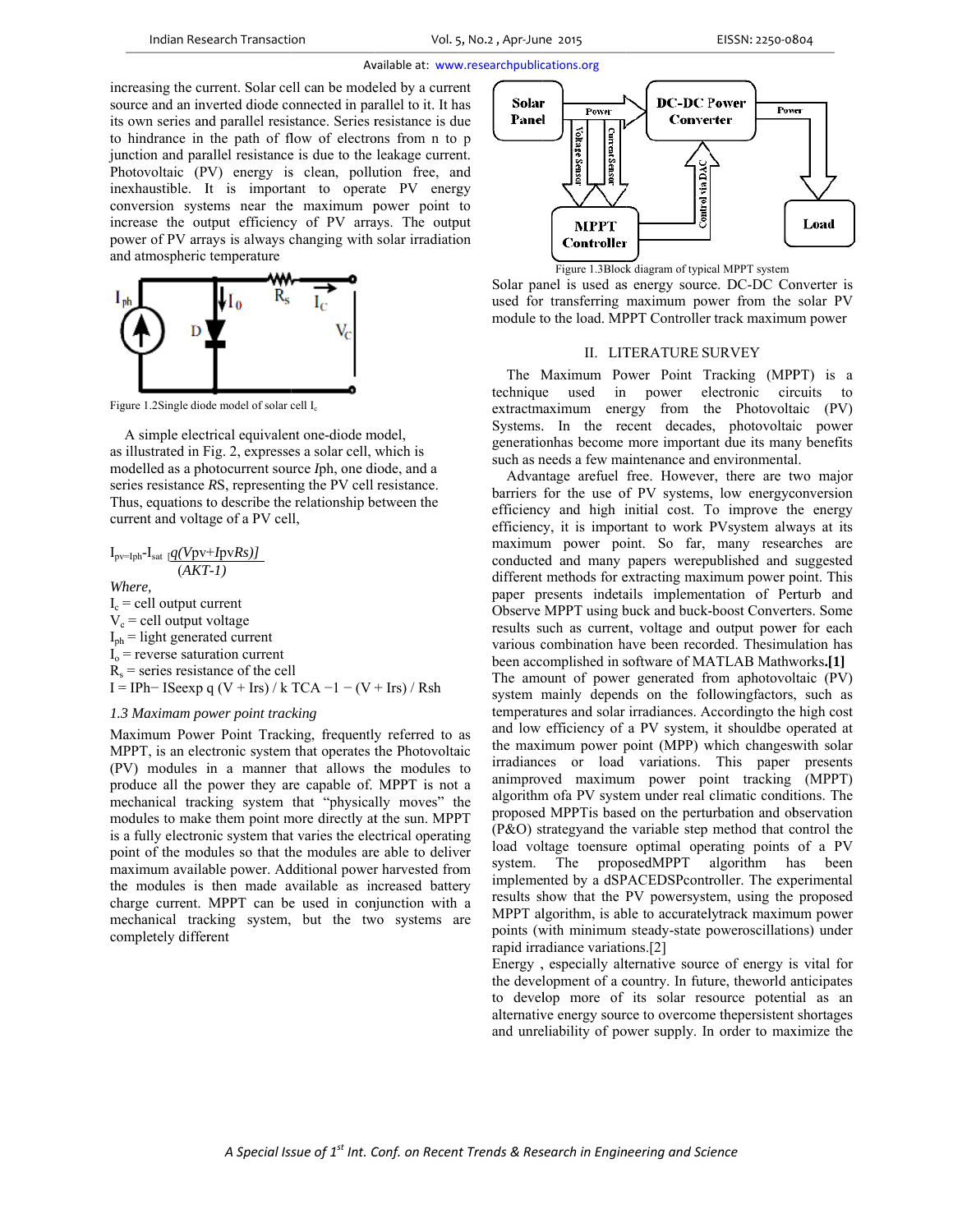power output the system components of the photovoltaic<br>system should be optimized. For the optimization maximum<br>power point tracking (MPPT) is apromising technique that system should be optimized. For the optimization maximum power point tracking (MPPT) is apromising technique that grid tie inverters, solar battery chargers and similar devices use to get the maximum possiblepower from one or more solar panels. Among the different methods used to track the maximum power point, Perturband Observe method is a type of strategy to optimize the power output of an array. In this method, the controller adjuststhe voltage by a small amount from the array and measures power, if the power increases, further adjustments in thatdirection are tried until power no longer increases. In this research paper the system performance is optimized byperturb and observe method using buck boost converter.<sup>[3]</sup> seee<br>eest

Photovoltaic (PV) energy is the most important energy resource since it is clean, pollution free, and inexhaustible. Due to rapid growth in the semiconductor and power electronics techniques, PV energy is of increasing interest in electrical power applications. It is important to operate PV energy conversion systems near the maximum power point to increase the output efficiency of PV arrays. A MPPT plays a very vital role for extracting the maximum power from the solar PV module and transferring that power to the load. In this paper a survey of recent Maximum Power Point Tracking (MPPT) Technique for Photovoltaic (PV) System is pres ented.[4] es, nombod<br>byle.erinvoent<br>he landering.

Photovoltaic (PV) offers an environmentally friendlysource of electricity, which is however still relativelycostly today. The maximum power point tracking (MPPT) of the PV output for all sunshine conditionsis a key to keep the output power per unit cost lowfor successful PV applications. This paper proposes anew method for the MPPT control of PV systems, which uses one estimate process for every twoperturb processes in search for the maximum PVoutput. In this estimate-perturb-perturb (EPP)method, the perturb process cond ducts the s earch overth he highly n nonlinear PV characteristic, and the estimate process compensates the perturb process forirradiance-changing conditions.[5] is e.y.ut erer, bisss V ne of ngee.el

In this paper utilization of a boost converter for control of photovoltaic power using Maximum Power Point Tracking (MPPT) control mechanism is presented. First the photovoltaic module is analyzed using SIMULINK software. For the main aim of the project the boost converter is to be used along with a Maximum Power Point Tracking control mechanism. The MPPT is responsible for extracting the maximum possible power from the photovoltaic and feed it maximum possible power from the photovoltaic and feed it to the load via the boost converter which steps up the voltage to required magnitude. The main aim will be to track the maximum power point of the photovoltaic module so that the maximum possible power can be extracted from the photovoltaic. The algorithms utilized for MPPT are generalized algorithms and are easy to model or use as a code. The algorithms are written in m files of MATLAB and utilized in simulation. Both the boost converter and the solar cell are modelled using SimPower Systems blocks[6]

Although solar energy is available throughout the day its insolation varies from morning to evening and with changing low it becomes mandatory to extract maximum power from the PV panel at any given period of time. Several maximum power point tracking (MPPT) techniques are proposed for the purpose. Incremental conductance MPPT technique has higher steady-state accuracy and environmental adaptability. This paper investigates implementation issues of Incremental conductance MPPT algorithm. High frequency DC-DC Buck converter is used to interface PV panel with load. The Matlab Simulink model of the system is developed and results are validated with experimental results obtained using laboratory prototype of the system. $[7]$ onditions. As the efficiency of solar PV panel is

## III. PROPOSE WORK

#### *3.1 Buck--Boost Convert ter*

The last and most important type of switching regulator is the buck-boost converter. In this converter, the buck and boost topologies covered earlier are combined into one. A buck-boost converter is also built using the same components used in the converters covered before. The inductor in this case is placed in parallel with the input voltage and the load capacitor. The switch or transistor is placed between the input and the inductor, while the diode is placed between the inductor and the load capacitor in a reverse direction, shown in Figure 3.1. The buck-Boost converter provides an output voltage that may be less than or greater than the input voltage



Figure 3.1 Basic buck-boost converter and its dc conversion ratio

## 3.2 Simulation of MPPT Control Algorithm

The weather and load changes cause the operation of a PV system to vary almost all the times. A dynamic tracking technique is important to ensure maximum power is obtained from the photovoltaic arrays. The following algorithms are the most fundamental MPPT algorithms, and they can be developed using micro controllers.

The MPPT algorithm operates based on the truth that the derivative of the output power (P) with respect to the panel voltage (V) is equal to zero at the maximum power point. In the literature, various MPP algorithms are available in order to improve the performance of photovoltaic system by effectively tracking the MPP. However, most widely used MPPT algorithms are considered here, they are:

- 1. Perturb and Observe (P P&O)
- 2. Incremental Conductance (In Cond)
- 3. Constant Voltage Method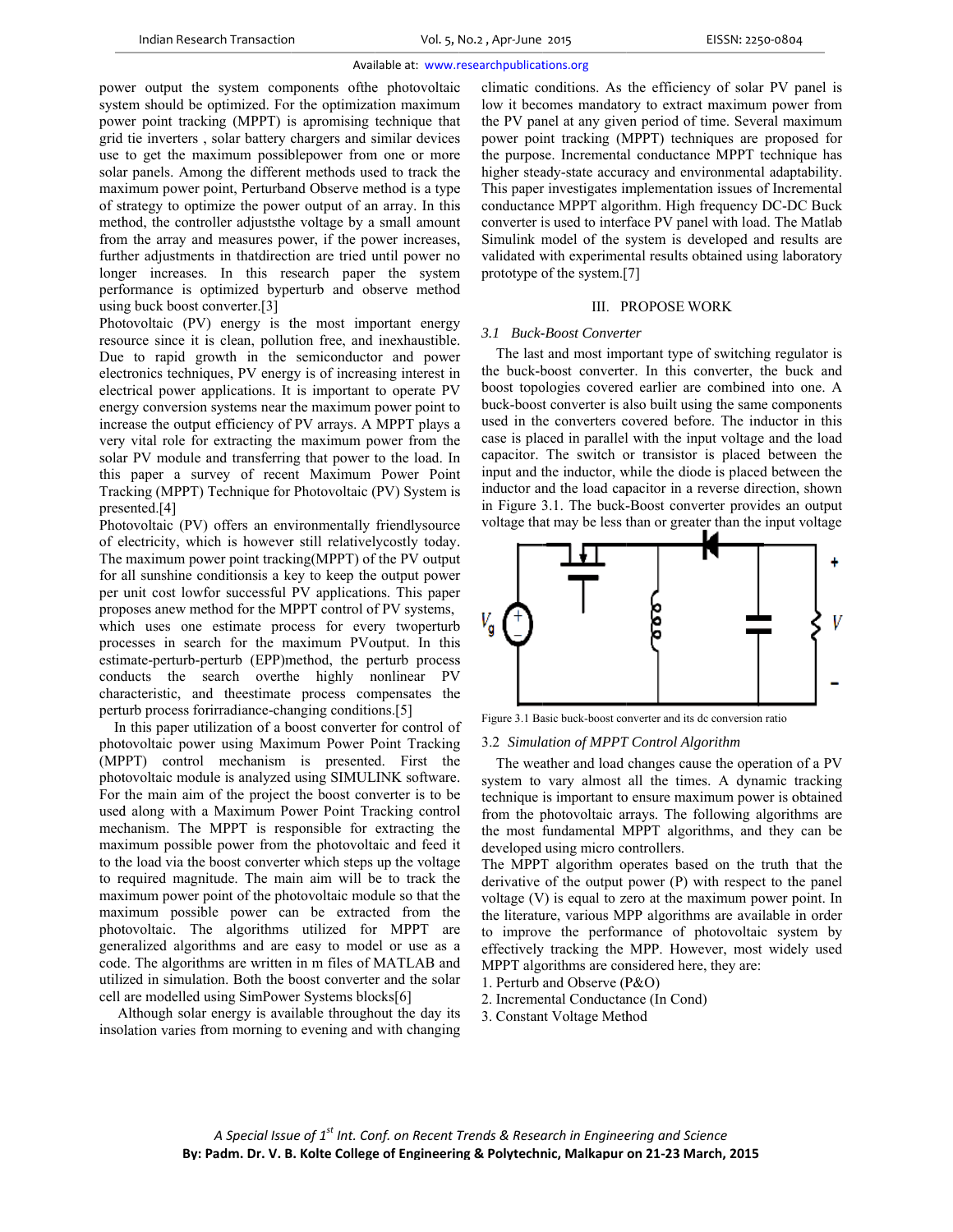## *3.3 3 Perturb and O Observe (P&O O)*

In this method a slight perturbation is introduce system. This perturbation causes the power of the solar module changes. If the power increases due to the perturbation then the perturbation is continued in that direction. After the peak power is reached the power at the next instant decreases and hence after that the perturbation reverses. When the steady state is reached the method oscillates around the peak point. In order to keep the power variation small the perturbation size is kept very small. The method is developed in such a manner that it sets a reference voltage of the module corresponding to the peak voltage of the module. A PI controller then acts moving the operating point of the module to that particular voltage level. It is observed that there some power loss due to this perturbation also the fails to track the power under fast varying atmospheric conditions.



Figure 3.2 Voltage Vs Power Curve

method. This algorithm uses simple feedback arrangement and little measured parameters. In this approach, the module voltage is periodically given a perturbation and the corresponding output power is compared with that at the previous perturbing cycle. In this algorithm a slight perturbation is introduce to the system. This perturbation causes the power of the solar module various. If the power increases due to the perturbation then the perturbation is continued in the same direction. After the peak power is reached the power at the MPP is zero and next instant decreases and hence after that the perturbation reverses as shown in Figure 3.3. When the stable condition is arrived the algorithm oscillates around the peak power point. In order to maintain the power variation small the perturbation size is remain very small. The technique is advanced in such a style that it sets a reference voltage of the module corresponding to the peak voltage of the module. A PI controller then acts to transfer the operating point of the module to that particular voltage level. It is observed some power loss due to this perturbation also the fails to track the maximum power under fast changing atmospheric conditions. But remain this technique is very popular and simple. By varying the duty cycle of the buck boost converter, the source impedance The most commonly used MPPT algorithm is P&O

can be matched to adjust the load impedance which improves the efficiency of the system. The performance has been studied by the MATLAB/ Simulink.



Figure 3.3. PV module and dc/ dc converter with MPPT

## *3.4 MPPT Techni iques*

There are many MPPT Techniques are available which are as follows.

- $\bullet$ Perturb and ob bserve
- $\bullet$ Incremental conductance
- $\bullet$ Fuzzy Logic C Control
- $\bullet$ Current Sweep p Method
- $\bullet$ Fractional Open-Circuit Voltage

The maximum power point tracking is successfully carried out by this research using perturb and observe method. The PV module working on photovoltaic effect actually improves the system efficiency. Compared to other methods of maximum power point tracking, the perturb and observe method seems to be easy for the optimization of the photovoltaic system using buck boost converter. By varying the duty cycle of the buck boost converter, the source impedance can be matched to adjust the load impedance which improves the efficiency of the system. The performance has been studied by the MATLAB. In future, the max ximum power point tracking g could be ca arried out without the use of controllers in order to reduce the cost and complications of hardware can be removed.

*3.5 S Selection of Co onverter*

It operates as the main part of the MPPT. A dc/dc converter (step up/ step down) serves the purpose of transferring maximum power from the solar PV module to the load. A dc/dc converter acts as an interface between the load, when proposing an MPP tracker, the major job is to choose and design a highly efficient converter, which is supposed to operate as the main part of the MPPT. The efficiency of switch-mode dc-dc converters is widely used. Most switching-mode power supplies are well designed to function with high efficiency. Among all the topologies available, both buck and buck-boost converters provide the opportunity to have either higher or lower output voltage compared with the input voltage. The buck converter can be found in the literature as the step down converter. This gives a hint of its typical application of converting its input voltage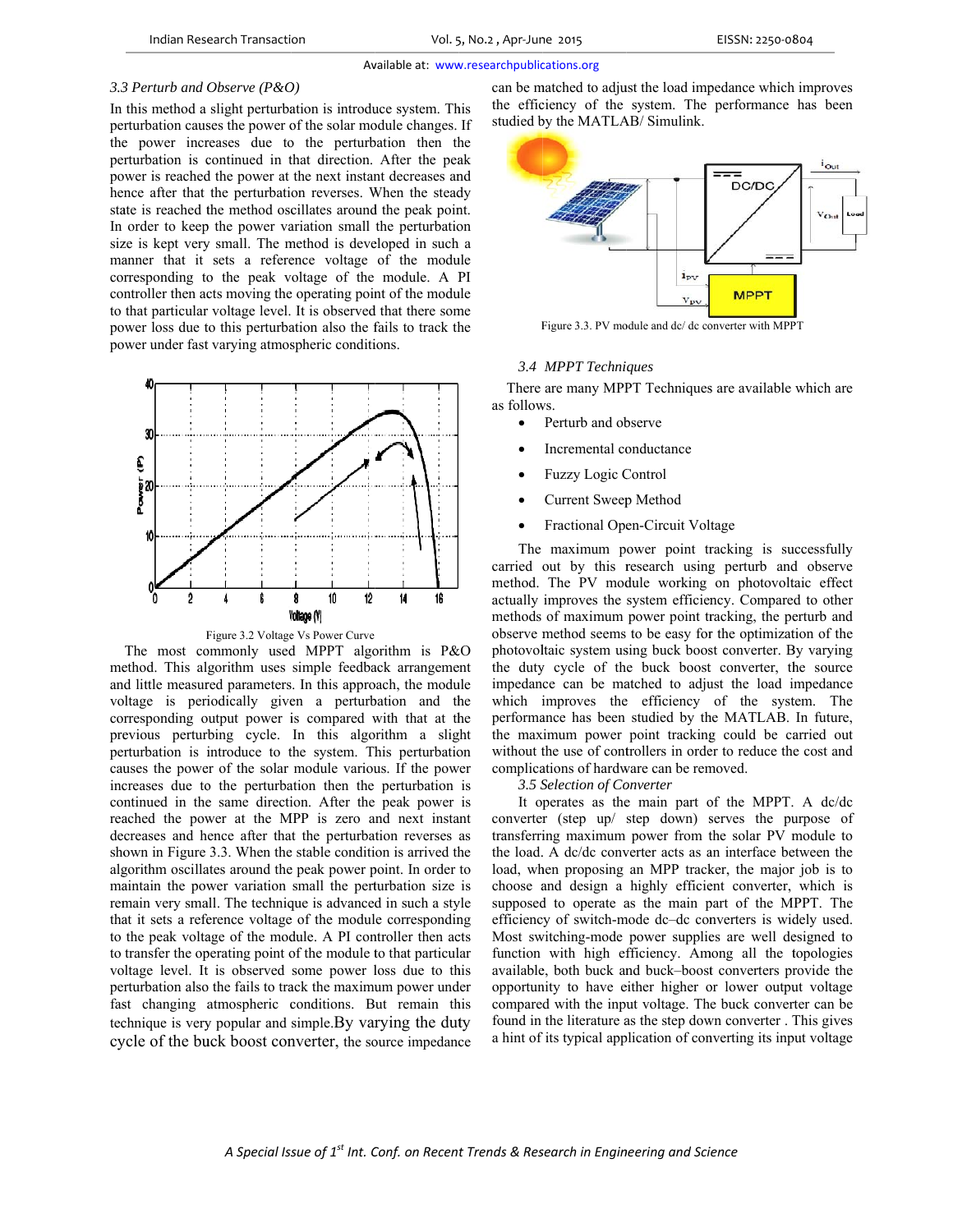into a lower output voltage, where the conversion ratio  $M =$ Vo/Vi varies with the duty ratio D of the switch.

The boost converter is also known as the step-up converter. The name implies its typically application of converting a low input-voltage to a high out-put voltage, essentially functioning like a reversed buck converter.



Figure 3.4 Constant Voltage Method in V-I curve Where.

 $V_{OC}$ -Open circuit voltage

 $V_{OC}$  represented the open circuit voltage of the PV panel. VOC depends on the property of the solar cells.

A commonly used  $V_{OC}/VMPP$  value is 76%. This relationship can be described by equation

 $VMPP = \hat{k} * V_{OC}$ 

Where,  $k \approx 0.76$  in this case.

## IV. MATLAB-SIMULINK ENVIRONMENT

The model shown in Figure 4 represents a block diagram of a PV array connected to a resistive load through a dc/dc (buck or buck boost) converter with MPPT controller. Block diagram of a PV array connected to the load In Figure 8 the model of PV panel as a constant dc source created using the subsystem block from Simulink library browser, which included all functions of PV panel. The model has three inputs irradiance, temperature and voltage input that is coming as a feedback from the system and the output of the block gives the current. This model generates current and receives voltage back from the circuit tracking Algorithm.



Figure 4.SIMULINK circuitdagram of buck-boostconverter and P&O **MPPT** 

#### V. RESULTS AND SIMULATION

In this report, the simulation model is developed with MATLAB/SIMULINK. The simulation model of the proposed method and the waveforms are shown in fig.5. The proposed circuit needs independent dc source which is supplied from photovoltaic cell. The inputs are fed by voltage and current of the PV terminals, while the output provides duty cycle for the buck boost converter. The input voltage is 24V and the output voltage after being buck boosted up is 48.2V and shown in fig.5. Buck Boost converter controls the output voltage by varying the duty cycle  $k$ , of the switch and the value of  $k$  is 0.67 which is calculated using the formulae  $V_0 = V_s * k / 1 - k$ . If we vary the pulse width of the pulse generator various voltage ranges at the output can be obtained. Once the buck boost converter injected the power from the pv panel and the PID controller starts function, it varies the value of duty cycle which will change the input value that is sensed by the PID controller. By using the PID controller the error has been minimized in the system and the efficiency is improved table.1 below shows the output values for PV panel.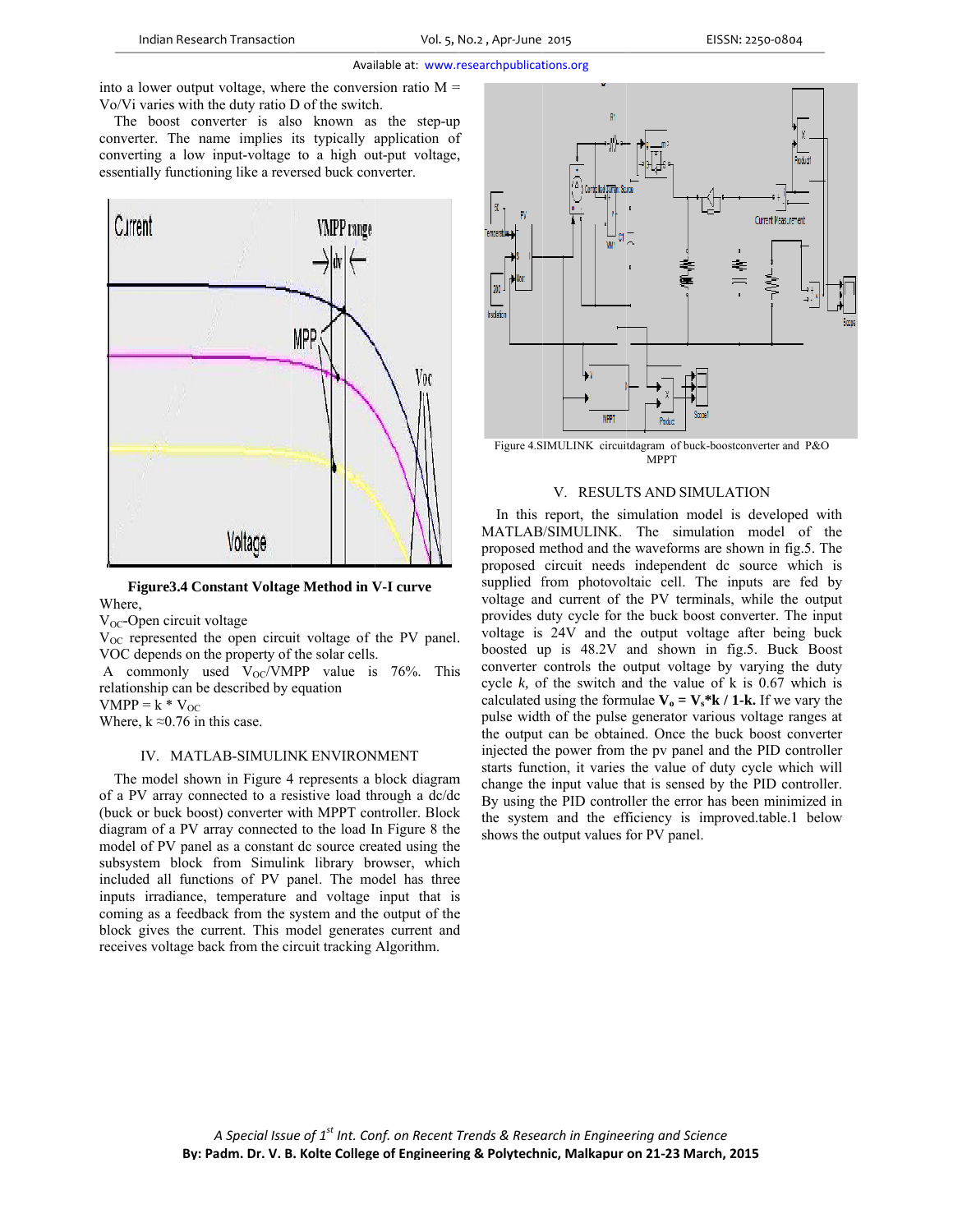

**Figure 5 Waveforms** 

The simulation result at constant temperature  $(T=50)$ degree) with changes in the isolation  $(S=400 \text{ to } 200 \text{ w/m}^2)$ 

From the Figure 5, the results below including current, voltage and power:

At T=50 degree and S=400 w/  $m^2$ 

I = -4.7 Ampere, V = -47 volt and P = 470 watt

At T=50 degree and S=200 w/ $m<sup>2</sup>$ 

I= $-3.8$  Ampere, V= $-38$  volt and P= 350 watt

1- Perturb and Observe add oscillations to the output value, this is the main drawback of using this technique.

2- Buck converter suppresses the oscillations more efficiently than buck-boost converter.

Table.1 Output value for PV panel

| <b>MPPT</b><br><b>METHOD</b> | <b>Voltage</b> | Output   Output   Output<br>  Curren<br>t(A) | Power( | <b>Efficie</b><br>ncv<br>$\mathcal{O}_0$ |
|------------------------------|----------------|----------------------------------------------|--------|------------------------------------------|
| Perturand<br>Observe         | 48 2           | 4 82                                         | 232.32 | 90                                       |

# VI.CONCLUSION

P&O MPPT method is implemented with MATLAB-SIMULINK for simulation. The MPPT method simulated in this paper is able to improve the dynamic and steady state performance of the PV system simultaneously. Through simulation it is observed that the PV system completes the maximum power point tracking successfully despite of fluctuations. When the external environment changes suddenly the system can track the maximum power point quickly. Both buck and buck-boost converters have succeeded to track the MPP but, buck converter is much more effective specially in suppressing the oscillations produced due the use of  $P \& O$  technique.

## **ACKNOWLEDGMENT**

It's give me a great pleasure to express my deep gratitude toguideProf. KothaVenkteshwarlufor his valuable support and help for time to time during work. I am also very thankful to our principal sir, Mrs.N.M.Chaudhari who has provided us such facilities and training to ensure us a bright future finally yet importantly.

## **REFERENCES**

- [1] Ahmed M. Atallah, Almoataz Y. Abdelaziz, And Raihan S. Jumaah" Implementation Of Perturb And Observe Mppt Of Pv System With Method Using Buck And Boost Converters", Emerging Trends In Electrical, Electronics & Instrumentation Engineering: An International Journal (Eeiej), Vol. No. 1, Feb( 2014), Pp.31-44.
- [2] .A.J. Mahdi, W.H. Tang And Q.H. Wu" Improvement Of A Mppt Algorithm For Pv Systems And Its